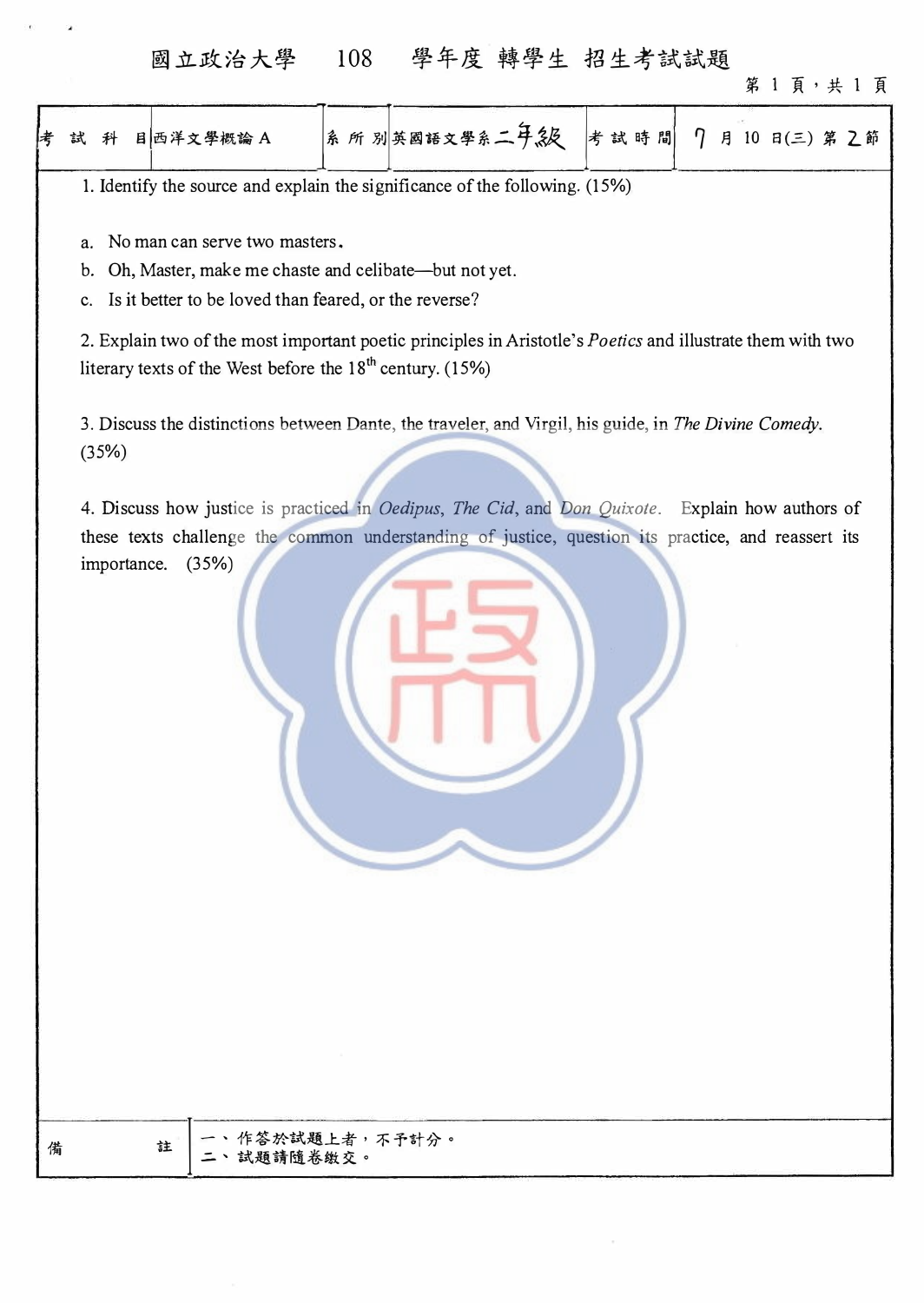第 / 頁,共}頁

## Part I. Reading  $(50\%)$ : Read the article and answer the following questions.

## Celebrating Nerdiness

I'm a nerd. While the internet boom has lent some respectability to the term, narrow-minded and thoughtless stereotypes still linger. Nerds are supposedly friendless, book-smart sissies who suck up to authority figures. Some ?four image problems stem from our obsession with mastering every inane detail of our interests. But to call us suck-ups is nonsense. We often horrify those in authority with our inability to understand, let alone follow, societal norms.

Like most nerds, I didn't know I was one until I started school. There I quickly found out that my enthusiasm for answering the teacher's questions made others feel I was deliberately trying to make them look bad. My classmates were not shy about expressing their feelings on the playground. Fortunately, I was tall and stood my ground, a bluff that helped repel bullies. But mostly I survived by learning to keep quiet in the classroom.

I became a high-school teacher because I realized there were lots of young nerds growing up who needed to know that being a nerd was not just OK but something wonderful. Unfortunately, they weren't likely to hear this even from teachers, although virtually every modern blessing from democracy to electric motors originated with a nerd. Some, like Thomas Paine, were idealistic; others, like Tesla, eccentric. Newton was arrogant and Einstein absent-minded. All of them are now considered geniuses. But make no mistake: 17-year-old versions of these men, placed in modern American high schools, would instantly be labeled as nerds.

I raised two nerd sons and a daughter, who describes herself as a nerd sympathizer, partly because I didn't have the cleverness to raise "cool" kids, but also because, selfishly, I wanted nerds to talk to. Every year I invite my dvanced Placement physics students to my house for study sessions before the AP test. Last year one student herd's mother told me that her son had returned home and talked for hours about how awesome it was to have found a nerd family. Unfortunately, the world's response to our family has not always been so enthusiastic.

When my sons were still in school, they were often picked on by classmates. My older boy, a pale and unathletic id, was an easy target. When his middle-school science teacher asked if anyone could name some elements, my son recited the periodic table from memory. Thanks to events like that, he endured nerd hell at the hands of bullies when waiting for the school bus every afternoon. We tried karate classes and pep talks to bolster his defenses, but he was never able to win his tormentors' respect. He was just too small.

My boys were often misunderstood by their teachers, too. My younger son's middle-school social-studies teacher igidly insisted that he take notes. When he refused, she publicly told him he would never graduate from high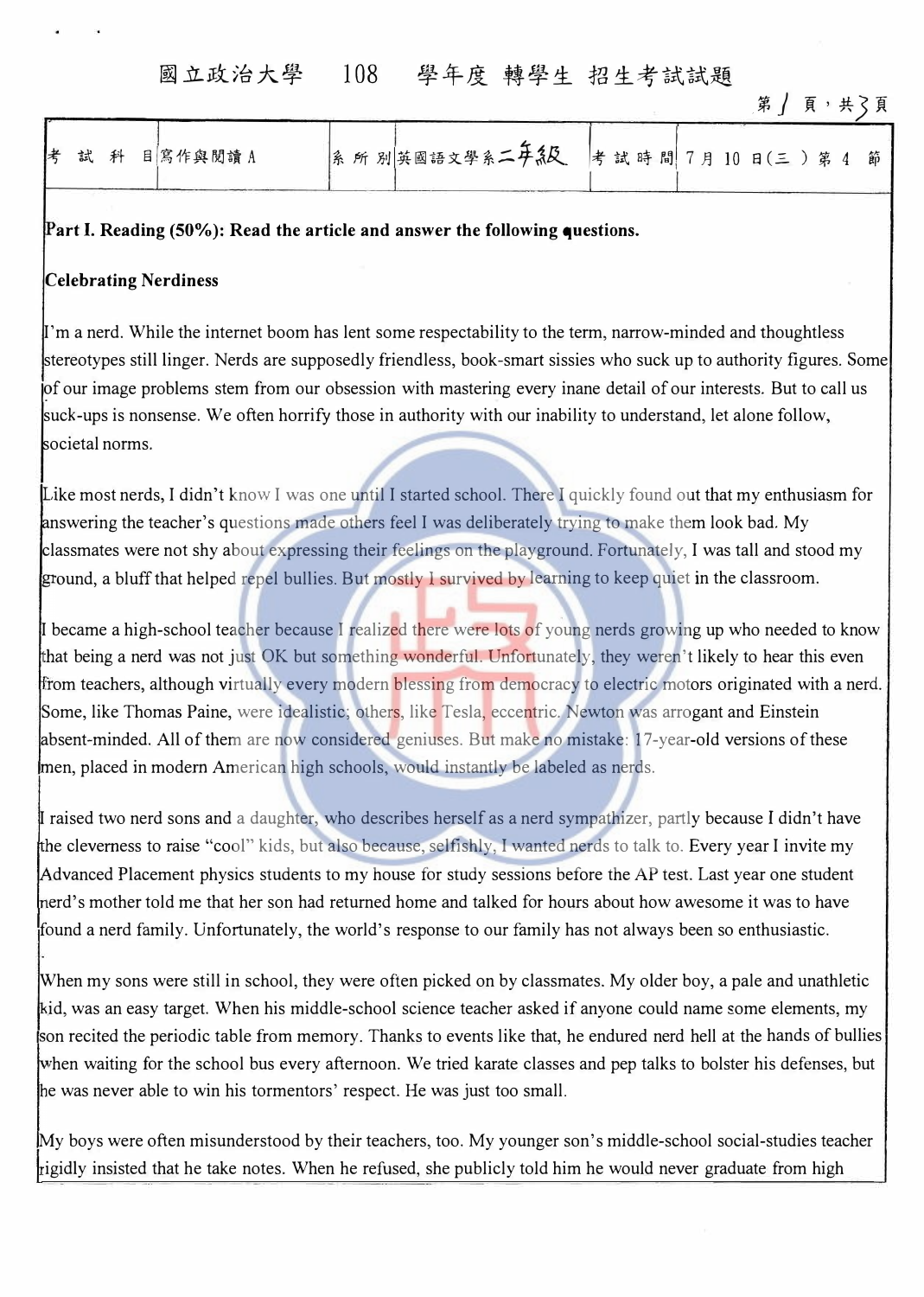# $\frac{2}{3}$ 第  $\geq$ 頁, 共<3頁

school. My son was perfectly capable of taking notes, but in typical nerd fashion, he couldn't bring himself to comply because it was illogical. He could easily remember what the teacher had said. Writing it down cut into his hinking time.

Clearly, my son would have to give his teacher what she wanted, but it had to be done with style. We discussed options. These included taking notes in one of the foreign languages he studied as a hobby. I discouraged it because he had learned some colorful foreign terms and was capable of describing his teacher in ways that could make a sailor blush. Finally, we agreed he would write his notes backward.

For six months he transcribed his teacher's lectures backward. When I held my son's notes up to a mirror, they were perfectly readable. I shouldn't have been surprised. As a small child he'd entertained us by turning books upside down and reading them backward. I waited for a complaint from his teacher, but she never noticed.

Despite childhood trials, both of my sons remain devoted nerds. My older son became conversational in four foreign languages and has hitchhiked around Europe three times. And these days no one would mistake him for a sissy. On one occasion a group of Russian policemen threw him a party after he accepted their invitation to take a mid-December dip in a spring filled with near-freezing water.

My younger son proved his teacher wrong and graduated from high school. He scored 1600 on the SAT and was asked to give a speech before 500 educators and politicians who had gathered to honor education. It was his one moment of visibility. As I waited for him to talk, my stomach flip-flopped. I had no idea what he was going to say. 1He rose from his seat and delivered 10 minutes of stand-up comedy on being a nerd. The audience laughed until they cried. I cried. Afterward a young nerd paid him his highest compliment: "Thank you for what you've done for our people." No, our kind doesn't fit the stereotypes, but yes, there is something wonderful about being a nerd.

(From NEWSWEEK)

- 1. How does the author define "nerdiness"?
- 2. What is the writer's tone? What might be the purpose of this essay?
- 3. Explain what strategies the author uses to define "nerdiness." Evaluate each strategy: Is it effective? Why or why not? If it is not effective, provide a way to make the writing more persuasive.
- 4. Write 1 to 2 paragraph(s) in which you define "nerdiness" and explain why you define it in this way.

(Note. Represent the author's ideas in your own words. Do NOT borrow the author's words without recognition. Use double quotation marks for direct quotes.)

- 僙
- 註 |-、作答於試題上者,不予計分。 二、試題請隨卷繳交。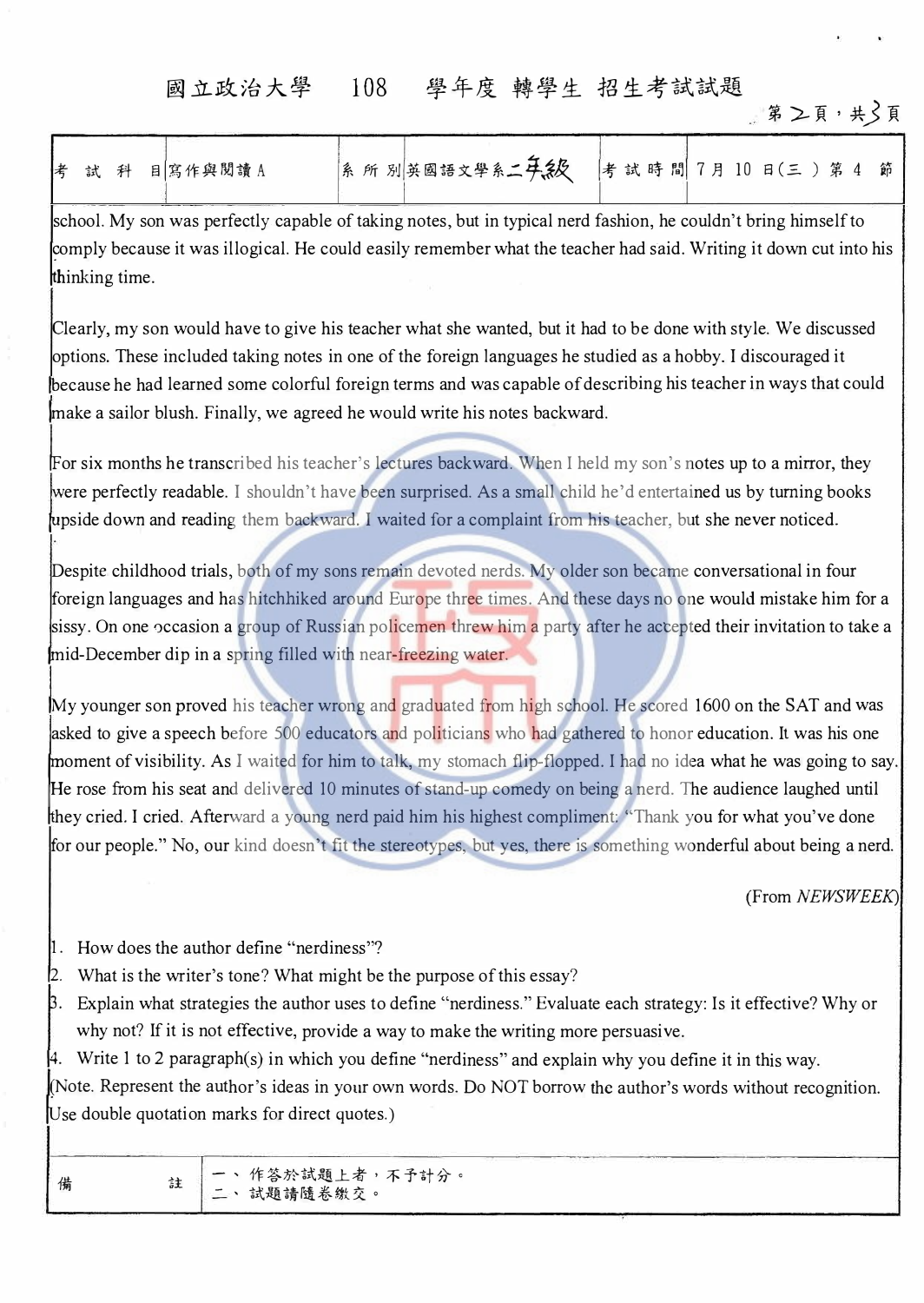| 系所別英國語文學系二年級  考試時間7月10日(三)第4節<br>日寫作與閱讀 A<br>考試科 |  |  |  |  |  |
|--------------------------------------------------|--|--|--|--|--|
|--------------------------------------------------|--|--|--|--|--|

**1Part II. Writing (50)%** 

## **1) Read the following passage and write a brief summary ofit (up to 120 words). (15%)**

**I am arguing that science can, in principle, help us understand what we should do and should want—and, therefore, what other people should do and should want in order to live the nest lives possible. My claim is that there are right and wrong answers to moral questions, just as there are right and wrong answers to questions of physics, and such answers may one day fall within reach of the maturing sciences of mind.**

**Once we see that a concern for well-being (defined as deeply and inclusively as possible) is** the only intelligible basis for morality and values, we will see that there *must* be a science of **morality, whether or not we ever succeed in developing it: because the well-being of conscious creatures depends upon how the universe is, altogether. Given that the changes in the physical universe and in our experience of it can be understood, science should increasingly enable us to answer specific moral questions. For instance, would it be better to spend our next billion dollars eradicating racism or malaria? Which is generally more harmful to our personal relationships, "white" lies or gossip? Such questions may seem impossible to answer to get a hold of at this moment, but they may not stay that way forever. As we come to understand how human beings can best collaborate and thrive in this world, science can help us find a path leading away from the lowest depths of misery and toward the heights of happiness for the greatest number of people. Of course, there will be practical impediments to evaluating the consequences of certain actions, and different paths through life may be morally equivalent (i.e., there may be many peaks on the moral** landscape), but I am arguing that there are no obstacles, in principle, to our speaking about *moral* **truth.**

**-from Sam Harris, The Moral Landscape: How Science Can Determine Human Values**

## **2) Write a well-structured essay of no more than 500 words that answers the question below. Cite the ideas expressed in the passage as part of your answer. (35%)**

**Is it possible to perfect a syllabus of a course in one of the humanities (such as history, philosophy, literature, etc.), or does such a syllabus reflect merely the preferences of the instructor rather than an objectively superior level of quality?**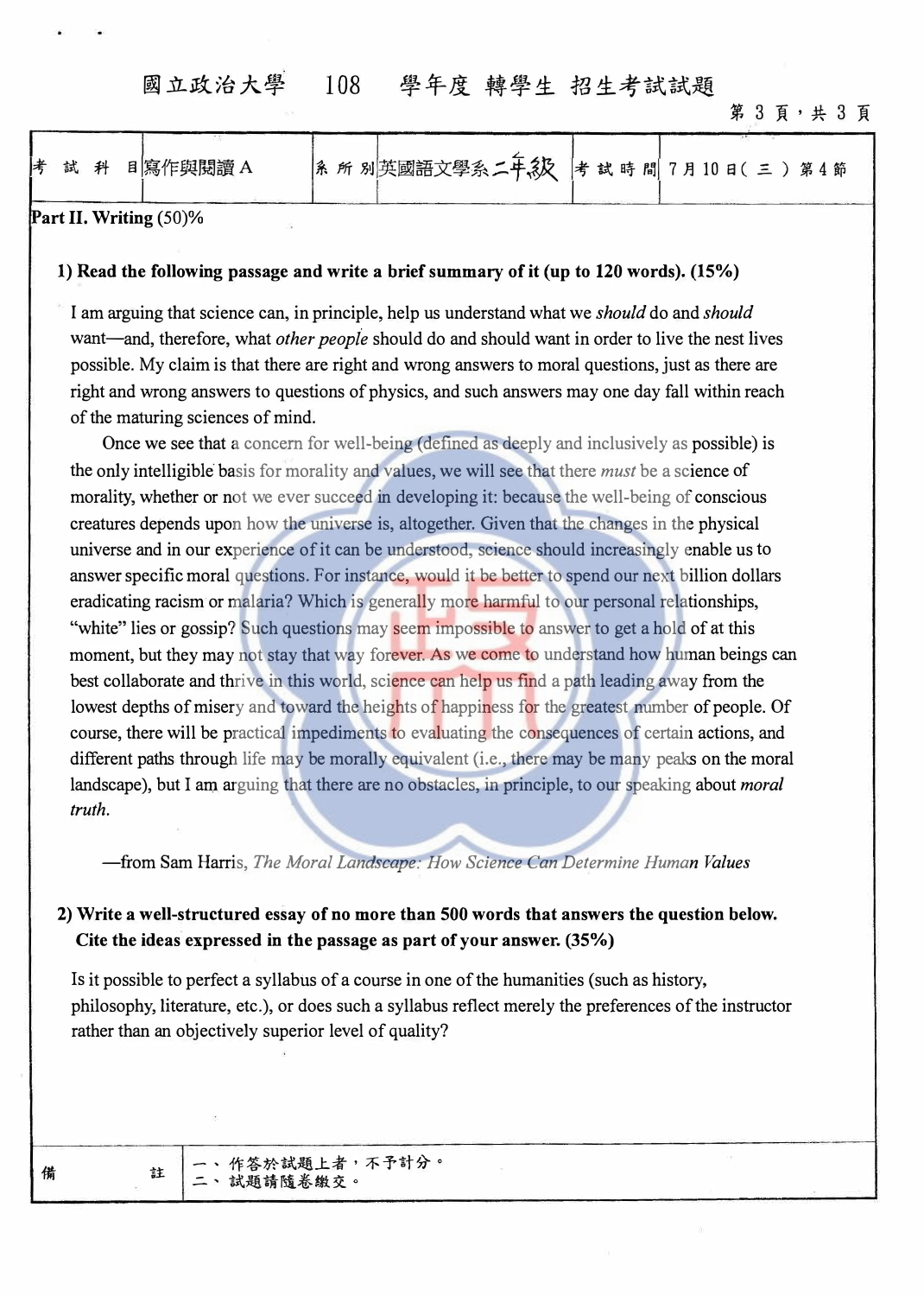第1頁,共1頁

|   |       |                |                                                                                          |                                                                                                           |  | <b>第 1 只 ' 六 1 只</b> |
|---|-------|----------------|------------------------------------------------------------------------------------------|-----------------------------------------------------------------------------------------------------------|--|----------------------|
| 考 | 試     | 科              | 目 西洋文學概論 B                                                                               | 系所别英国語文学系三年务及 考试時間                                                                                        |  | 7月10日(三) 第乙節         |
|   |       |                |                                                                                          | 1. Identify the source and explain the significance of the following. (15%)                               |  |                      |
|   | a.    |                | When I had journeyed half of our life's way,                                             |                                                                                                           |  |                      |
|   |       |                | I found myself within a shadowed forest,<br>for I had lost the path that does not stray. |                                                                                                           |  |                      |
|   | $b$ . |                | With that vow                                                                            |                                                                                                           |  |                      |
|   |       |                | his mother went away and left him there, alone,                                          |                                                                                                           |  |                      |
|   |       |                | his heart inflamed for the sashed and lovely girl                                        |                                                                                                           |  |                      |
|   |       |                | they'd wrenched away from him against his will.                                          |                                                                                                           |  |                      |
|   |       |                |                                                                                          |                                                                                                           |  |                      |
|   |       |                | c. And he said, I know not: Am I my brother's keeper?                                    |                                                                                                           |  |                      |
|   |       |                |                                                                                          |                                                                                                           |  |                      |
|   |       |                |                                                                                          |                                                                                                           |  |                      |
|   |       |                |                                                                                          | 2. Summarize briefly Plato's allegory of the cave in The Republic and explain its significance in western |  |                      |
|   |       | culture. (15%) |                                                                                          |                                                                                                           |  |                      |
|   |       |                |                                                                                          |                                                                                                           |  |                      |
|   |       |                |                                                                                          |                                                                                                           |  |                      |
|   |       |                |                                                                                          | 3. Trace the development of the legal system in the Oresteia. (35%)                                       |  |                      |
|   |       |                |                                                                                          |                                                                                                           |  |                      |
|   |       |                |                                                                                          |                                                                                                           |  |                      |
|   |       |                |                                                                                          | 4. Explain what stoics think to be the best way of life, and discuss how such a life is promoted or       |  |                      |
|   |       |                |                                                                                          | criticized in The Aeneid, The Confessions, and Gargantua and Pantagruel. (35%)                            |  |                      |
|   |       |                |                                                                                          |                                                                                                           |  |                      |
|   |       |                |                                                                                          |                                                                                                           |  |                      |
|   |       |                |                                                                                          |                                                                                                           |  |                      |
|   |       |                |                                                                                          |                                                                                                           |  |                      |
|   |       |                |                                                                                          |                                                                                                           |  |                      |
|   |       |                |                                                                                          |                                                                                                           |  |                      |
|   |       |                |                                                                                          |                                                                                                           |  |                      |
|   |       |                |                                                                                          |                                                                                                           |  |                      |
|   |       |                |                                                                                          |                                                                                                           |  |                      |
|   |       |                |                                                                                          |                                                                                                           |  |                      |
|   |       |                | 作答於試題上者,不予計分。                                                                            |                                                                                                           |  |                      |
| 備 |       |                | 註<br>、試題請隨卷繳交。                                                                           |                                                                                                           |  |                      |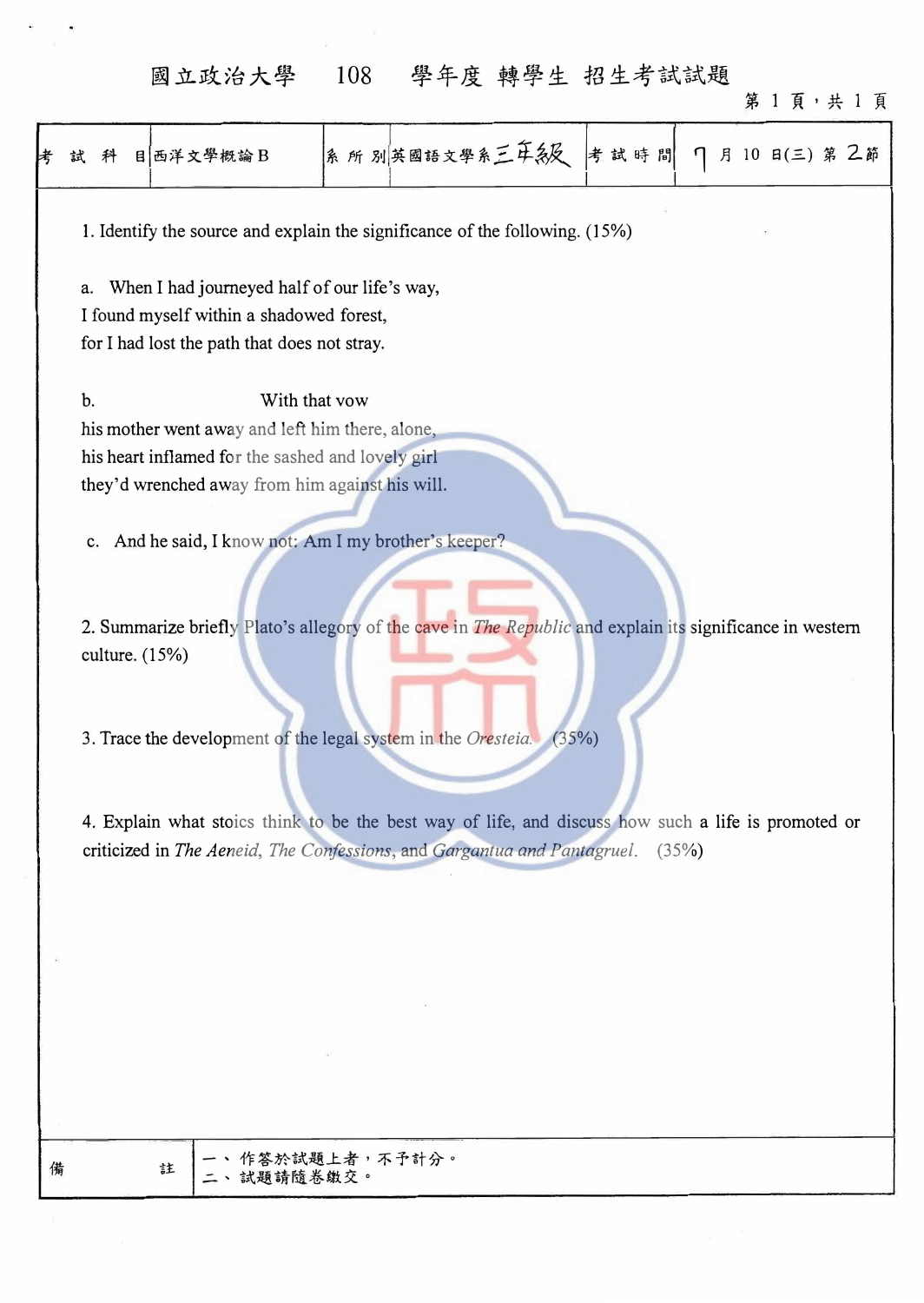第  $/$  頁, 共 $/$ 頁

|  |  |  | 考 試 科 目寫作與閱讀 B |  | 系所别英国語文學系三年系反 考试時間 7月10日(三)第4節 |  |  |  |  |
|--|--|--|----------------|--|--------------------------------|--|--|--|--|
|--|--|--|----------------|--|--------------------------------|--|--|--|--|

**art I. Reading (50%): Read the article and answer the following questions.** 

## **Generation Q**

**I just spent the past week visiting several colleges - Auburn, the University of Mississippi, Lake Forest and**  Williams — and I can report that the more I am around this generation of college students, the more I am both **affled and impressed.** 

**I am impressed because they are so much more optimistic and idealistic than they should be. I am baffled because hey are so much less radical and politically engaged than they need to be.** 

**One of the things I feared most after** 9/11 **—that my daughters would not be able to travel the world with the same carefree attitude my wife and I did at their age** — **has not come to pass.** 

Whether it was at Ole Miss or Williams or my alma mater, Brandeis, college students today are not only going **abroad to study in record numbers, but they are also going abroad to build homes for the poor in El Salvador in record numbers or volunteering at AIDS clinics in record numbers. Not only has terrorism not deterred them from .raveling, they are rolling up their sleeves and diving in deeper than ever.** 

**The Iraq war may be a mess, but I noticed at Auburn and Ole Miss more than a few young men and women roudly wearing their R.O.T.C. uniforms. Many of those not going abroad have channeled their national service tmpulses into increasingly popular programs at home like "Teach for America," which has become to this generation what the Peace Corps was to mine.** 

**<sup>t</sup>'s for all these reasons that I've been calling them "Generation Q" - the Quiet Americans, in the best sense of hat term, quietly pursuing their idealism, at home and abroad.** 

**But Generation Q may be too quiet, too online, for its own good, and for the country's own good. When I think of he huge budget deficit, Social Security deficit and ecological deficit that our generation is leaving this generation,**  if they are not spitting mad, well, then they're just not paying attention. And we'll just keep piling it on them.

**here is a good chance that members of Generation Q will spend their entire adult lives digging out from the �eficits that we** —**the "Greediest Generation," epitomized by George W. Bush** — **are leaving them.** 

When I was visiting my daughter at her college, she asked me about a terrifying story that ran in this newspaper on Oct. 2, reporting that the Arctic ice cap was melting "to an extent unparalleled in a century or more" — and that **he entire Arctic system appears to be "heading toward a new, more watery state" likely triggered by**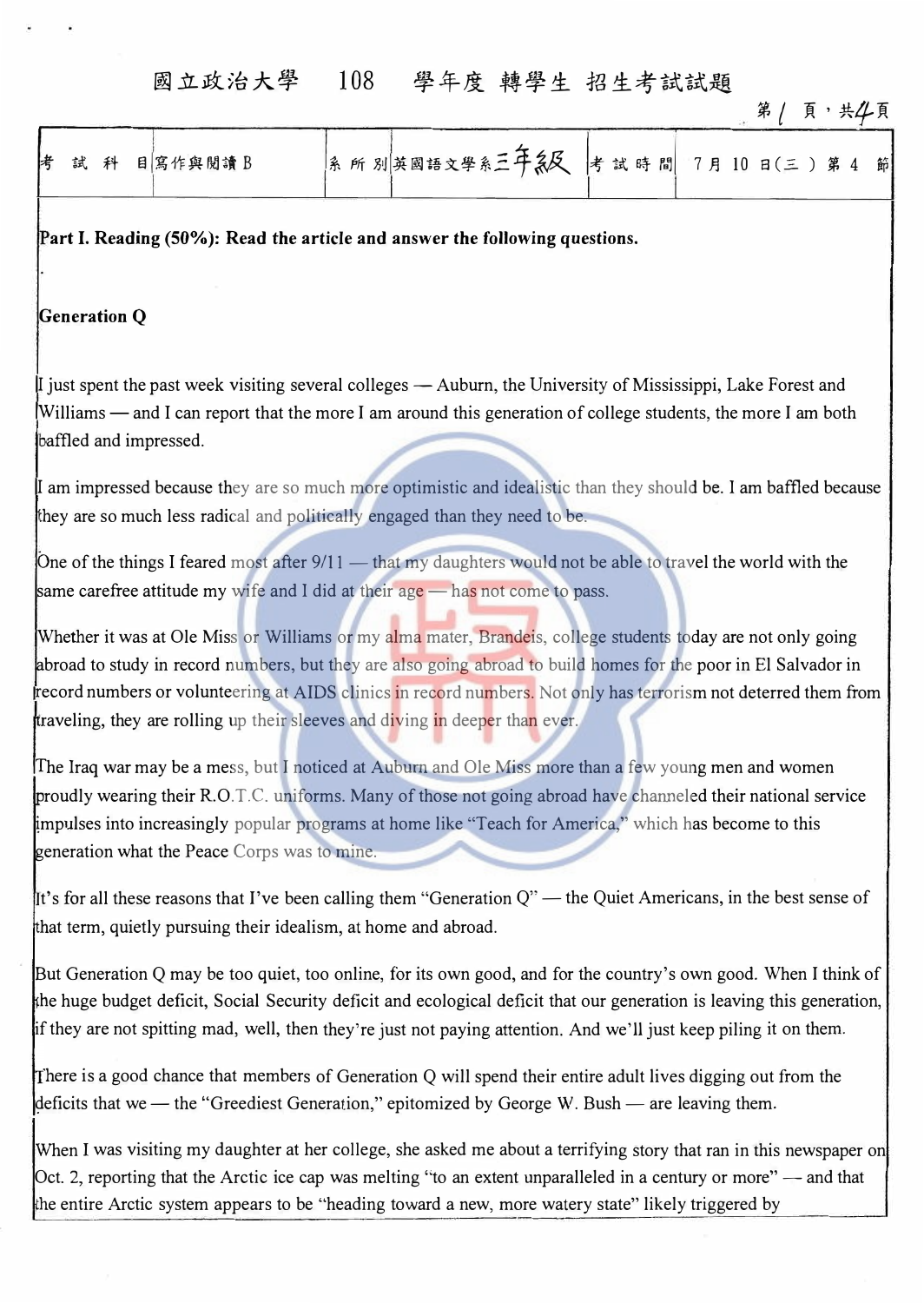第2頁,共4頁

|  |  | 考 試 科 目寫作與閱讀 B |  | 系所别英国語文學系三年級 考试時間 7月10日(三)第4節 |  |  |
|--|--|----------------|--|-------------------------------|--|--|

**'human-caused global warming."** 

**'What happened to that Arctic story, Dad?" my daughter asked me. How could the news media just report one day hat the Arctic ice was melting far faster than any models predicted "and then the story just disappeared?" Why eren't any of the candidates talking about it? Didn't they understand: this has become the big issue on campuses?** 

**i'-40, they don't seem to understand. They seem to be too busy raising money or buying votes with subsidies for ethanol farmers in Iowa. The candidates could actually use a good kick in the pants on this point. But where is it going to come from?** 

**Generation Q would be doing itself a favor, and America a favor, if it demanded from every candidate who comes n campus answers to three questions: What is your plan for mitigating climate change? What is your plan for eforming Social Security? What is your plan for dealing with the deficit <sup>一</sup> so we all won't be working for China in 20 years?** 

**America needs a jolt of the idealism, activism and outrage (it must be in there) of Generation Q. That's what entysomethings are for <sup>一</sup> to light a fire under the country. But they can't e-mail it in, and an online petition or a**  mouse click for carbon neutrality won't cut it. They have to get organized in a way that will force politicians to **ay attention rather than just patronize them.** 

**Martin Luther King and Bobby Kennedy didn't change the world by asking people to join their Facebook crusades r to download their platforms. Activism can only be uploaded, the old-fashioned way** — **by young voters speaking truth to power, face to face, in big numbers, on campuses or the Washington Mall. Virtual politics is just hat** — **virtual.** 

**Maybe that's why what impressed me most on my brief college swing was actually a statue — the life-size statue of James Meredith at the University of Mississippi. Meredith was the first African-American to be admitted to Ole iss in 1962. The Meredith bronze is posed as if he is striding toward a tall limestone archway, re-enacting his**  fateful step onto the then-segregated campus — defying a violent, angry mob and protected by the National **iGuard.** 

Above the archway, carved into the stone, is the word "Courage." That is what real activism looks like. There is **o substitute.**

**(From THE NEW WORK TIMES)**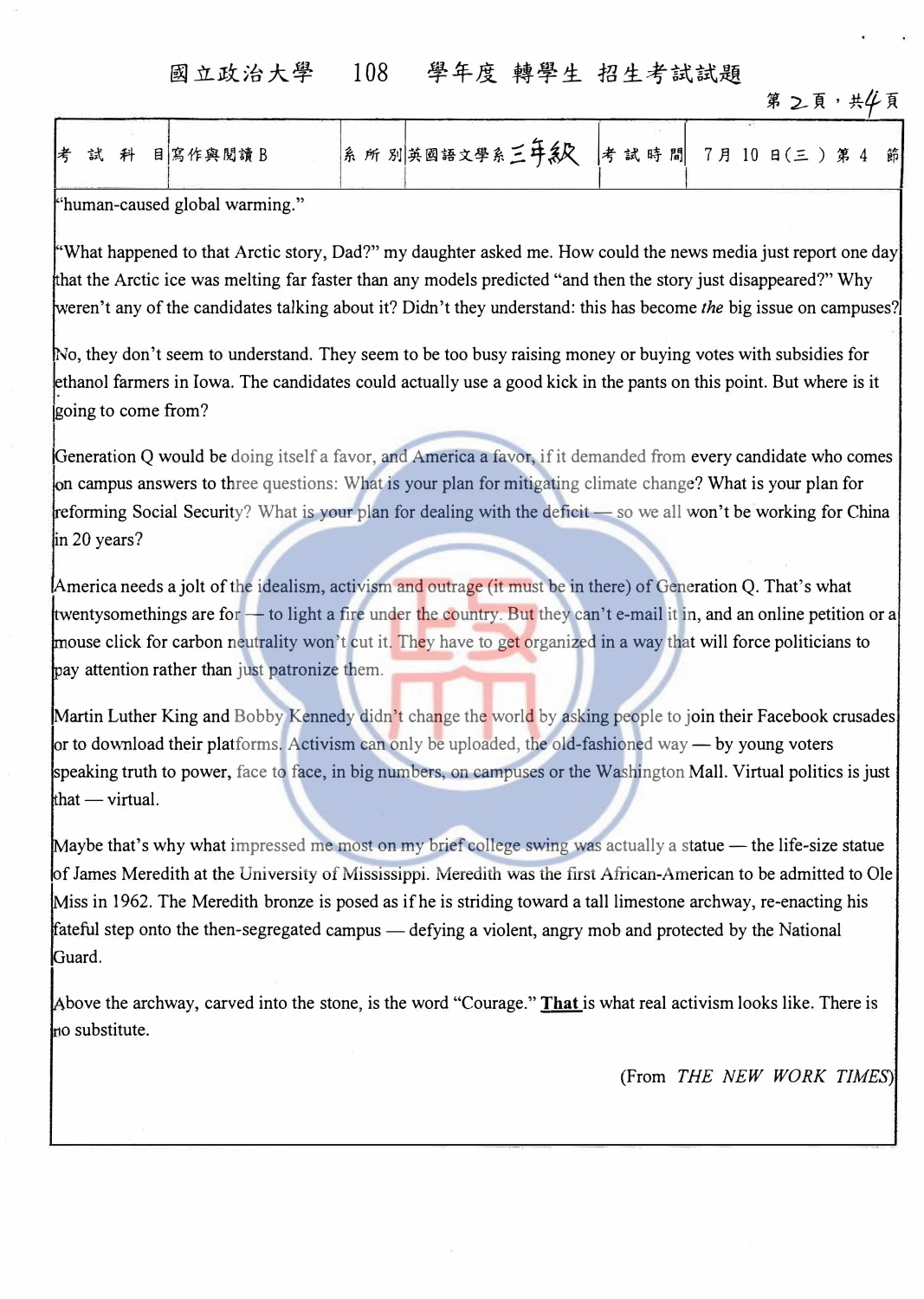# $\frac{4}{3}$ 第3頁,共4頁

|     |                                                                     |  |   | 考 試 科 目  寫作與閱讀 B                                        |          |  |               | 系所别英国语文学系三年叙                                                                                                                                                                                             |  | 考試時間 7月10日(三)第4節 |  |  |  |
|-----|---------------------------------------------------------------------|--|---|---------------------------------------------------------|----------|--|---------------|----------------------------------------------------------------------------------------------------------------------------------------------------------------------------------------------------------|--|------------------|--|--|--|
|     |                                                                     |  |   | Why does the author call the generation "Generation Q"? |          |  |               |                                                                                                                                                                                                          |  |                  |  |  |  |
|     | Why does the author call his generation the "Greediest Generation"? |  |   |                                                         |          |  |               |                                                                                                                                                                                                          |  |                  |  |  |  |
| 13. |                                                                     |  |   |                                                         |          |  |               | What's the author's attitude toward "Generation $Q$ "? Explain your answer.                                                                                                                              |  |                  |  |  |  |
| 14. |                                                                     |  |   |                                                         |          |  |               | Explain what strategies the author uses to define "Generation Q." Evaluate each strategy: Is it effective? Why<br>or why not? If it is not effective, provide a way to make the writing more persuasive. |  |                  |  |  |  |
| 15. |                                                                     |  |   |                                                         |          |  |               | In the last paragraph, the author states, "That is what real activism looks like."                                                                                                                       |  |                  |  |  |  |
|     |                                                                     |  |   | 5.1 What does "That" refer to?                          |          |  |               |                                                                                                                                                                                                          |  |                  |  |  |  |
|     |                                                                     |  |   | 5.2 Do you agree with this statement? Why or why not?   |          |  |               |                                                                                                                                                                                                          |  |                  |  |  |  |
| 16. |                                                                     |  |   |                                                         |          |  |               | Write 1 to 2 paragraph(s) in which you define your generation and explain why you define it in this way.                                                                                                 |  |                  |  |  |  |
|     |                                                                     |  |   |                                                         |          |  |               | (Note. Represent the author's ideas in your own words. Do NOT borrow the author's words without recognition.                                                                                             |  |                  |  |  |  |
|     |                                                                     |  |   | Use double quotation marks for direct quotes.)          |          |  |               |                                                                                                                                                                                                          |  |                  |  |  |  |
|     |                                                                     |  |   |                                                         |          |  |               |                                                                                                                                                                                                          |  |                  |  |  |  |
| 備   |                                                                     |  | 註 |                                                         | 試題請隨卷繳交。 |  | 作答於試題上者,不予計分。 |                                                                                                                                                                                                          |  |                  |  |  |  |